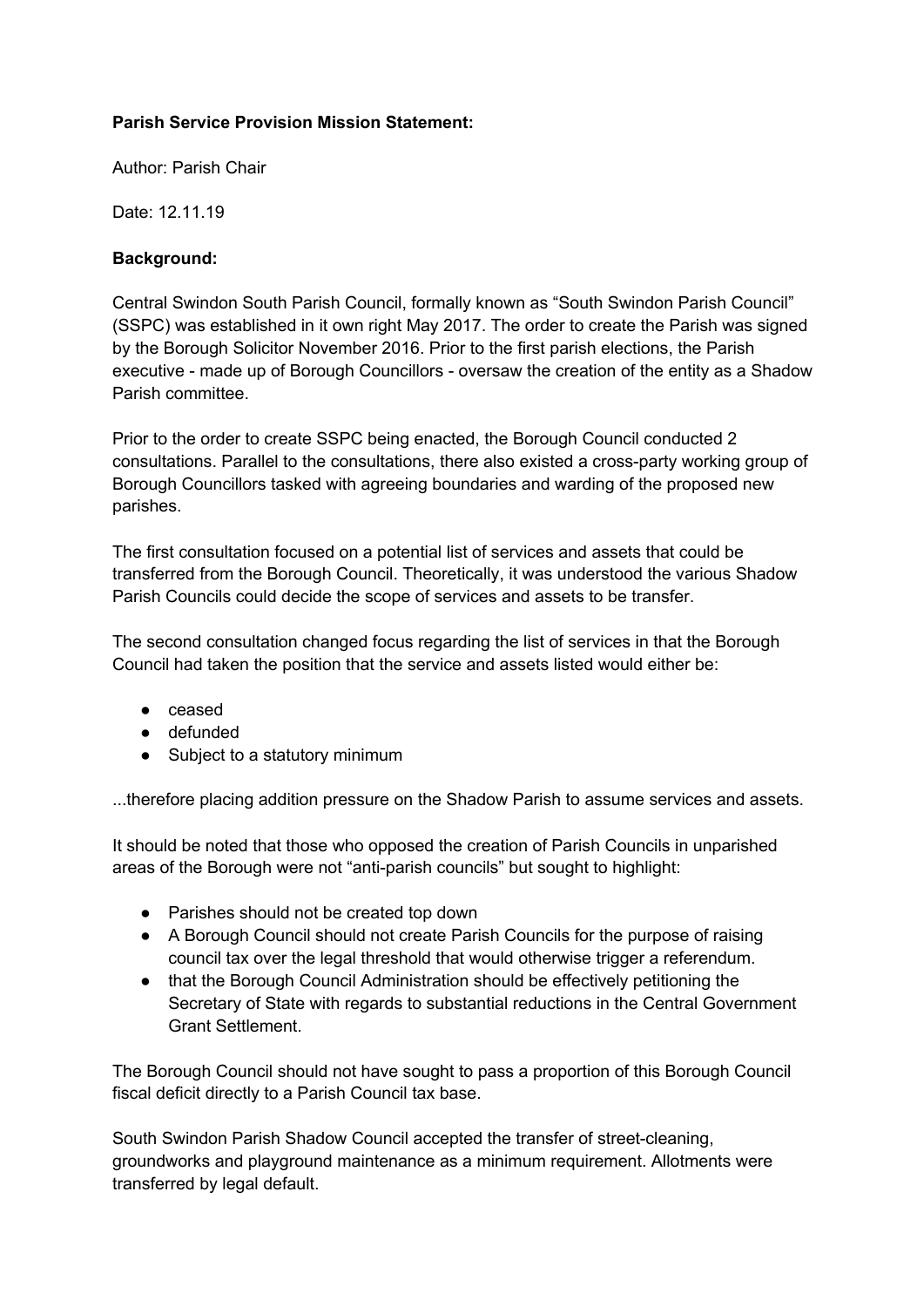South Swindon Parish Council took over responsibility for the formal parks:

- Queens Park
- Town Gardens
- GWR Park

Note: In the second consultation, the Borough Council were clear that they could no longer afford to continue to fund the formal parks and that future services would be at a statutory minimum unless the Parish accepted transfer. Due to the social and economic importance of these parks to the town, the Shadow Parish accepted transfer on the provision that the size of the Parish could maintain an economy of scale to support what is a borough wide asset.

### **Reason:**

Recent communications have highlighted that the Borough Council is seeking to make further budgetary savings by requesting that Parish Councils across Swindon subsidise statutory duties, such as highway maintenance, cold weather road gritting, tree maintenance and enforcement.

The mission statement below sets out clearly that SSPC is not in a position to raise the precept or cut existing services in order to subsidise current Borough statutory services, therefore enabling the Primary Authority to minimise the impact on the expected increase to Council Tax. It is implicit that, under these circumstances, that services would not be enhanced and commitment of Parish funds unlikely to pass the test to prove value for money for our Parishioners.

In summary, The mission statement proposed strengthens the Council position that Parish funds must not be apportioned to mitigate Borough Council cuts with no enhanced benefit to parishioners and where the Primary Authority can petition the Secretary of State for communities or conduct a referendum.

#### **Parish Service Provision Mission Statement:**

- Central Swindon South Parish Council, formally known as "South Swindon Parish Council" (SSPC) is an essential part of the structure of local democracy within the Borough of Swindon.
- SSPC represents the tier of local government closest to the electorate and best placed to serve local communities within the Parish boundaries.
- SSPC is responsible for the services it provides, it establishes policies and decides how money will be raised and spent for the whole community.
- SSPC will always attempt to make balanced, informed decisions, where it has statutory powers and duties to act, based on the differing needs of the whole community.